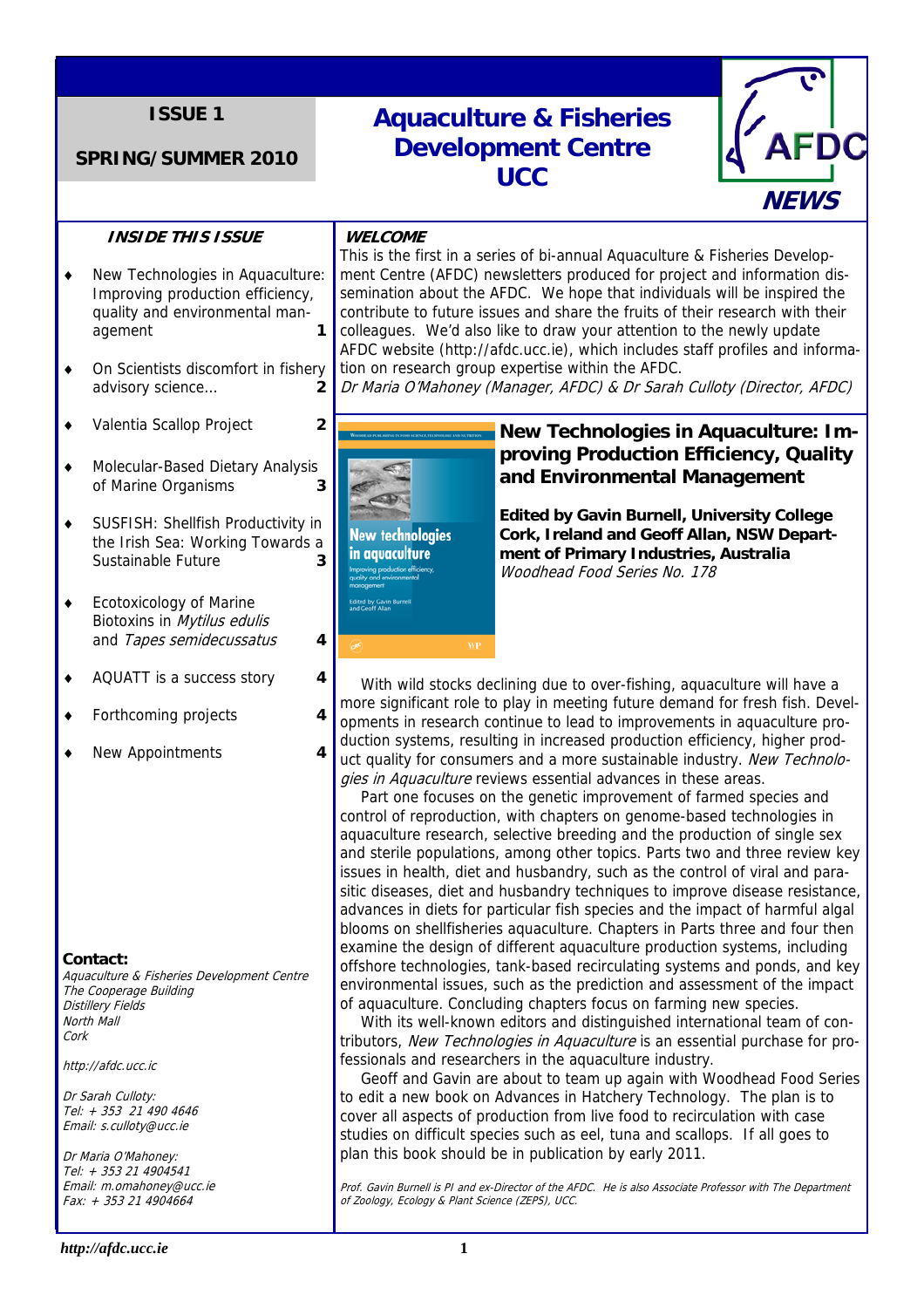

# **On Scientists discomfort in fishery advisory science… Sarah Kraak & Emer Rogan**

 A current debate in Fisheries Science is whether fisheries advice should be produced by an auto-pilot process that, after its scientific design, can be applied without circumspection, or rather by a dynamic and iterative process of expert judgment, incorporating separate parallel lines of scientific evidence and factual knowledge. Sarah Kraak, Emer Rogan and colleagues recently published a paper advocating the latter. The opposing views are sometimes referred to as "the Vatican model" and "the Socrates model"\*, respectively (see pictures). In the past, scientists predicted stock levels, and once a harvest rate was agreed, it was just a matter of applying the latter to the former to arrive at advice on how to harvest the stock. Currently it is acknowledged that there is uncertainty in the system, and we have to find ways to deal with this uncertainty in the face of management objectives, including biological, societal and economic objectives. The debate centers on the evaluation of proposed Harvest Control Rules against the precautionary principle and management objectives. Where the fisheries management institutions hope for simple answers from the scientists, giving a 'green/red light' to a proposed management strategy, the scientists are forced into a split position between satisfying the demands of their advisory role and living up to the standards of scientific rigour. We argue against the mechanization of scientific advice that aims to incorporate all relevant processes into one big model algorithm. Instead we encourage that fisheries advice should be a dynamic process, incorporating evidence from quantitative and qualitative modelling exercises and factual knowledge of the biology and the fishery dynamics. This process can be formalized to a certain degree and can easily accommodate stakeholder viewpoints.

\* These terms were coined by Poul Degnbol, Scientific Adviser in the European Commission DG Fisheries and Maritime Affairs

#### **References:**

Kraak, S. B. M., Kelly, C. J., Codling, E. A., and Rogan, E. 2010. On scientists' discomfort in fisheries advisory science: the example of simulationbased fisheries management-strategy evaluations. Fish and Fisheries. DOI: 10.1111/j.1467-2979.2009.00352.x

Butterworth, D. S., Bentley, N., De Oliveira, J. A. A., Donovan, G. P., Kell, L. T., Parma, A. M., Punt, A. E., Sainsbury, K. J., Smith, A. D. M., and Stokes, T. K. 2010. Purported flaws

in management strategy evaluation: fundamental problems or misinterpretations? ICES Journal of Marine Science, 67: in press.



**The Vatican Model.**  White smoke appears when scientists have reached the final verdict.



**The Socrates Model.** An ongoing dialogue takes place among scientists with different strands of evidence and stakeholders.

Dr Sarah Kraak is a ZEPS/AFDC post-doctoral researcher currently based at the Marine Institute, Co. Galway.

Dr Emer Rogan is PI with the Marine Mammals and Fisheries Research Group at the AFDC. She is also a Senior Lecturer with ZEPS, UCC.

## **Valentia Scallop Project Gavin Burnell**

 The South West Scallop Fishermans Cooperative has developed a business plan to put the scallop fishery in



Valentia Harbour on a sustainable footing. Prof. Gavin Burnell has been invited to advise the group as a molluscan shellfish expert. So far they have re-seeded over one million scallop spat from Mulroy Bay after growing them in intermediate culture for 12 months. During this time the juvenile scallop grew from 20 – 50mm. At this size they are more resistant to predation and after a further 12 months on the seabed have now reached 80 – 95mm. Previous work by Bord Iascaigh Mhara had demonstrated that this area could potentially be self-recruiting as the hydrography is conducive to larval retention. Over the next 12 months the Coop plan to supplement wild caught seed form Mulroy Bay with seed produced from their own broodstock. These will initially be produced by Dr Julie Maguire's (previous AFDC Manager) team at the Daithi O'Murchu Marine Research Station in Bantry Bay. Prof. Burnell sees this project as a good opportunity to put the "Ecosystem approach to fisheries management" ethos to the test (currently funded under the Beaufort Programme; NDP administered by MI ). Another useful by-product of this new collaboration is that several of the MSc Marine Biology students will be able to carry out mariculture related projects, based within the AFDC & ZEPS, in Bantry and Valentia.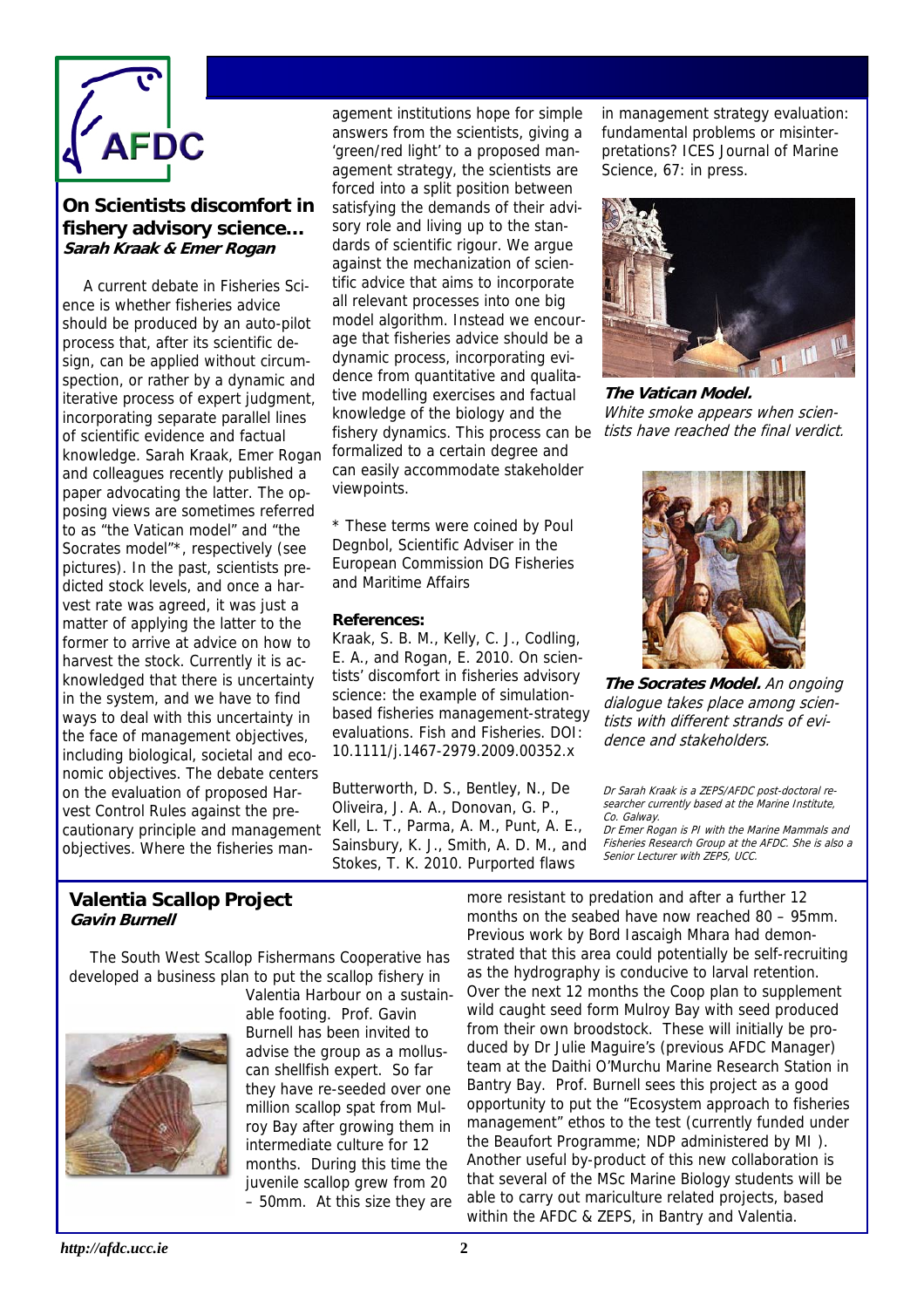

## **Molecular-Based Dietary Analysis of Marine Organisms Aaron Maloy**

 Marine food webs form the basis through which we describe ecosystem structure and serve as a heuristic template from which management tools such as carrying capacity models are developed. Food webs are defined through the strength and frequencies at which various organisms interact; interactions that determine the fate and flux of every population within the ecosystem. Assessment of these interactions is severely limited in many marine organisms, especially those with cryptic feeding ecologies or small pelagic larvae. In a collaborative project between the Letterkenny Institute of Technology's Centre of Applied Marine Biotechnology (CAMBio) and the University College Cork's Aquaculture & Fisheries Development Centre, we are developing novel approaches to assess the diet



c. DNA is extracted, PCR amplified and products separated using Ireland, Galway, the effectiveness of **A.** Native clams harvested for sampling. **B.** Ethanol is injected into the digestive gland of each clam to stop DNA degradation. denaturing gradient gel electrophoresis. Each band represents DNA from a different organism. Lane 1, 5, 9: Migration standards; Lanes 2-4, 6-7: Gut contents from five individual clams; Lane 8: DNA from the clam adductor muscle as a control.

of adult bivalve populations and their larvae. Initial work with adults has been based on PCR and denaturing gradient gel electrophoresis (DGGE). The PCR-DGGE approach has proven extremely useful detecting differences in the dietary diversity between sympatric species of bivalves (Mar Ecol Prog Ser; 381:109-118). This approach is being further developed and, in conjunction with Queen's University, Belfast, evaluated against traditional methods such as stable isotope analysis. Developing methods for larval bivalves has posed

additional challenges due to their extremely small size. Generally less than 350µm in shell height, larvae posses trace amounts of gut content material relative to bivalve tissue which confounds the molecular techniques being used. Initial efforts to isolate relatively pure gut contents from larvae were focused on laser capture microdissection (LCM). Though success was limited with bivalve larvae, through a partnership with the Martin Ryan Marine Science Institute at the National University of an LCM approach for dietary work with larval finfish has been demonstrated. Continuing work with bivalve larvae is focused on the isolation of higher quality DNA from their gut contents while also exploring ways to eliminate amplification of bivalve DNA in the initial PCR step. Through this multi pronged approach and use of collaborative expertise, transferable techniques for the molecular assessment of dietary diversity in a wide range of organisms are being developed.

Aaron Maloy is a PhD student working with Dr John Slater of Letterkenny Institute of Technology (LIT) and Dr Sarah Culloty (AFDC & ZEPS)

# **SUSFISH: Shellfish productivity in the Irish Sea: working**



**towards a sustainable future Sharon Lynch & Sarah Culloty** 

The SUSFISH project is an ERDF funded (IRELAND WALES INTERREG 4A Programme) three year collaborative project between University Col-Aberystwyth Universities in Wales. The team in UCC is led by Dr Sarah Culloty. A Postdoctoral researcher, Dr Sharon Lynch, and two PhD students, Maud Cross and Emer Morgan (who will be supervised by Dr Culloty climate change such temperature, and Dr Ruth Ramsay), constitute the research team and will work closely with partners at the other collaborat- particularly disease will be investi-

## ing institutes.

will focus on laboratory and field climate change on diseases with difbased trials investigating the biologi-ferent aetiological agents and potencal and environmental impacts of tial pathogens such as viruses, bacteoyster, Crassostrea gigas, the Euro- of the study will investigate the popuedulis (wild and cultured stocks) will bivalve populations in the future. be studied.

The influence of several aspects of Dr Sharon Lynch is a Post-doctoral researcher with salinity and acidification, and their this project. influence on bivalve physiology and

lege Cork, and Bangor, Swansea and razor clams *Ensis siliqua / E. arcuatus*, to develop models to facilitate the The research carried out at UCC centrate on assessing the impact of climate change in several shellfish ria, protistans and macroparasites in species in the Irish Sea. The Pacific bivalve populations. Another aspect pean flat oyster, Ostrea edulis, the lation genetics of the bivalves and soft shell clam, Mya arenaria, the their pathogens and data will be used the edible cockle, *Cerastoderma ed*- interpretation of different aspects of ule, and the edible mussel, Mytilus climate change and their effect on gated. Much of the study will con-

> the Shellfish Health and Disease Research Group (AFDC). Dr Sarah Culloty is Principal Investigator on